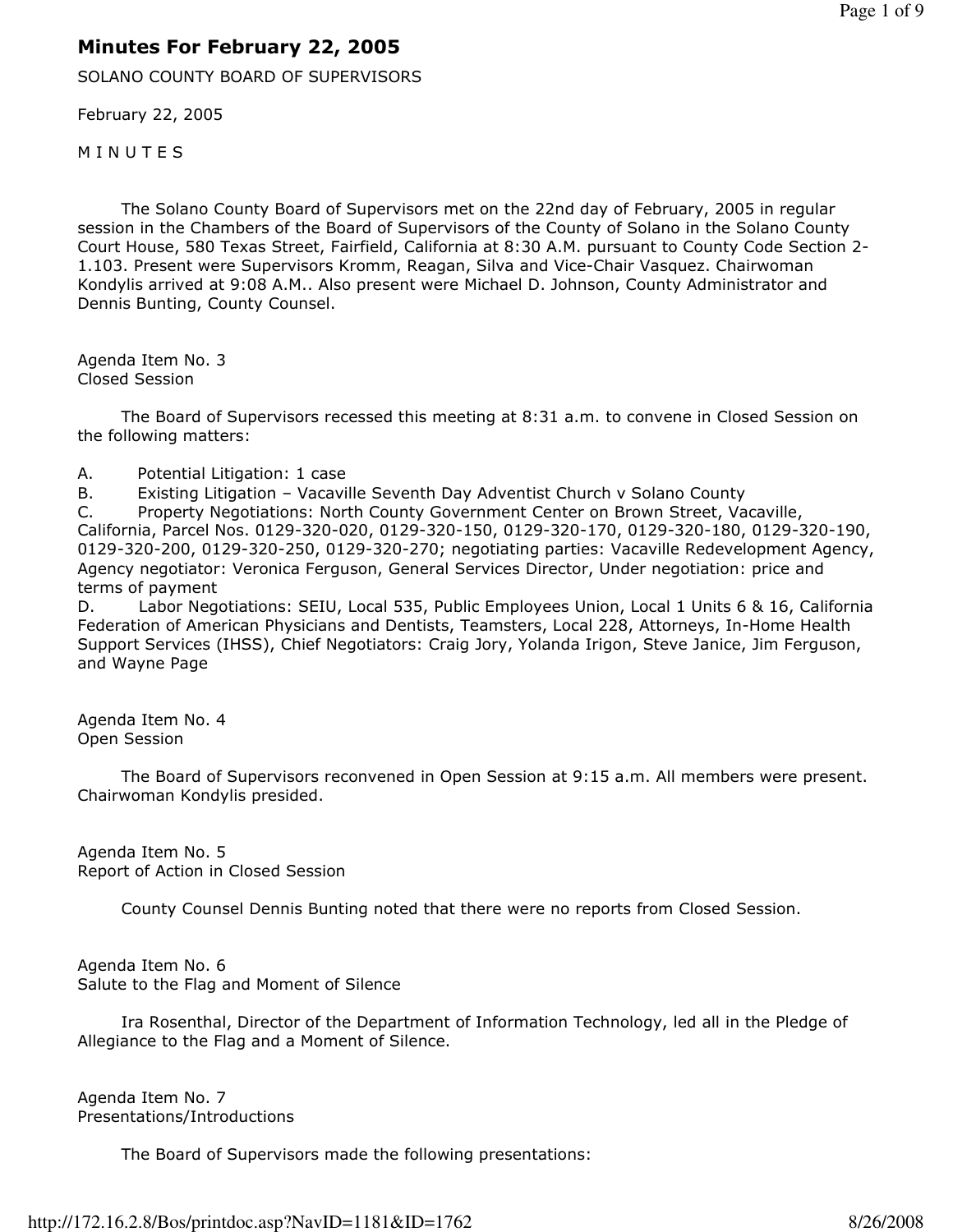A. Received report of proceeds from the Gala Benefit Dinner commemorating the opening of the Solano County Government Center and presented the net proceeds of \$16,784 to Stephanie Wolf, President and Chief Executive Officer of the Solano Community Foundation, for use in programs consistent with the Board's Mission and Priorities for 2004.

B. Presented Proclamation recognizing February 28 – March 4, 2005 as National Weights and Measures Week and received brief presentation on National Weights and Measures Week and weights and measures work performed in Solano County.

C. Director of Child Support Services Director Dennis Covell introduced Pam Sillanpaan as the newly appointed Assistant Director for the Department of Child Support Services.

Agenda Item No. 8 Items From the Public

 The Chairwoman invited individuals of the public to make statements on matters relating to the business of the Solano County Board of Supervisors. The following individuals made public comments:

A. George Guynn, Jr., Suisun, expressed his concern with security in the new County Administration Building and providing a coffee shop at this location.

B. Donald Tipton, Vallejo, expressed his concern regarding the ability of the cable company in Vallejo receiving the video tapes of the Board of Supervisors' meeting to be shown in a timely manner. Mr. Tipton further expressed his concern with the cost of relocating the County offices in Vallejo and the availability of an 800 number for County offices to allow all residents to contact the County without a charge.

C. Supervisor Kromm provided the Board with a brief verbal report regarding a trip to Washington, D.C. with three members of the Travis Community Consortium, Solano County Administrator, Mayor of the City of Rio Vista, Fairfield City Manager, and a City of Fairfield Council Member. Supervisor Kromm noted that they met with representatives from the Pentagon, all congressional delegates representing Solano County, and the Governor's office in Washington, D.C. concerning the Base Realignment and Closure process (BRAC). Supervisor Kromm noted that there is a nationwide commission being formed at this time that will evaluate the recommendations from the Pentagon. Supervisor Kromm noted that the final congressional appointee to this Commission comes from Nancy Pelosi's office, who is the Minority Leader in the House of Representatives, Phil Coyle, and felt that Solano County would be well represented. Supervisor Kromm noted that it was important to have representation from California on the nationwide commission and to have the understanding of how bases work and the needs in California. Supervisor Kromm noted that strong support was received at the Pentagon level and from the congressional leaders that Solano County has worked with Travis Air Force Base over the last decade to address issues of air pollution, housing, and potential encroachment.

D. Chairwoman Kondylis outlined a plan for the Strategic Planning Session that will be held by the Board of Supervisors on March 21 and April 18, 2005.

E. Supervisor Vasquez acknowledged and commended the Solano Parenting Partnership for its work on behalf of families.

Agenda Item No. 9 Additions to or Deletions from the Agenda

There were no additions to or deletions from the agenda.

Agenda Item No. 10 Comments on the Consent Calendar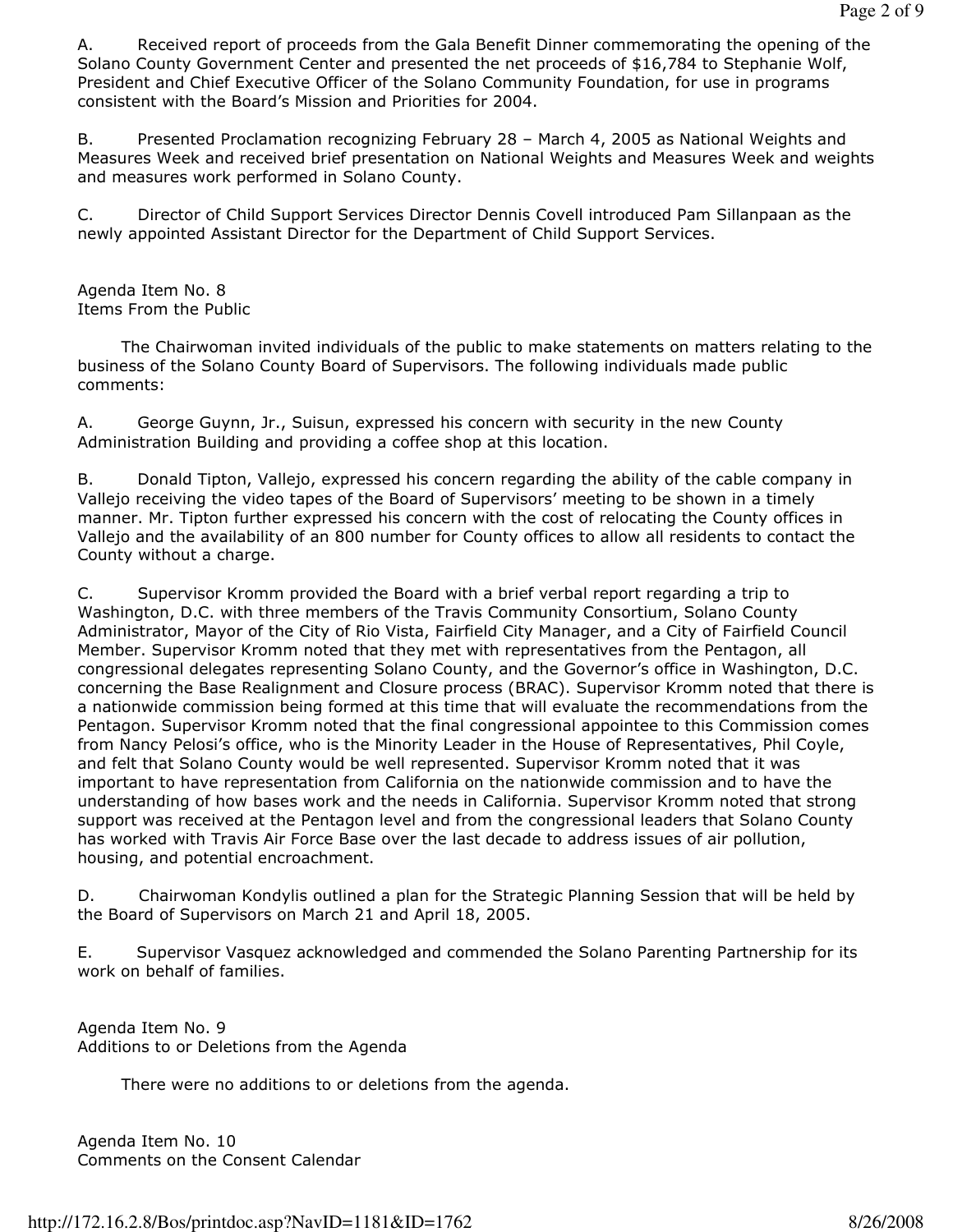The Chairwoman invited individuals of the public to make public comment on Consent Calendar Items. There was no public comment.

Agenda Item No. 11 Approval of the Agenda

Approved the Solano County Board of Supervisors' agenda as submitted.

MOTION: Kromm. SECOND: Silva AYES: Kromm, Reagan, Silva, Vasquez, Kondylis.

Agenda Item No. 12 Consent Calendar

Acted on the following Consent Calendar items:

13. Approved the minutes of the Board of Supervisors' meeting of February 1, 2005 with modifications to Page 11 to expand comments provided by Supervisor Reagan and February 8, 2005 as outlined in the Agenda Submittal from the Clerk of the Board dated February 22, 2005, incorporated herein by reference.

14. Approved the recommendation of the Solano County Parks & Recreation Commission to award a total of \$13,055 in the Fish & Wildlife Propagation Fund as grants to the Solano County Wildlife Committee (for \$10,930) and to the Suisun Resource Conservation District (for \$2,125) to support wildlife propagation, conservation and education programs within Solano County as outlined in the Agenda Submittal from General Services/Parks Division dated February 22, 2005, incorporated herein by reference.

15A. Approved an Appropriations Transfer Request (ATR) in the amount of \$44,165, decreasing Contingencies in Fund 233, District Attorney Special Revenue Fund and increasing expenditures in the District Attorney Asset Forfeiture Department Budget Units 4101 and 4102. Approved an ATR in the amount of \$16,800, recognizing unanticipated revenue available to fund increased expenditures in the District Attorney's Bad Check bureau (6520) of the departmental budget unit 6500 as outlined in the Agenda Submittal from the District Attorney dated February 22, 2005, incorporated herein by reference.

15B. Approved an Appropriations Transfer Request (ATR) in the amount of \$19,242, decreasing Contingencies in Fund 233, District Attorney Special Revenue Fund, and increasing expenditures in the District Attorney Asset Forfeiture Department Budget Unit 4101. Approved grant agreements with Youth and Family Services, Inc. of Solano County (Life Skills Groups) in the amount of \$10,000 and the California Highway Patrol, Solano Explorer Program in the amount of \$9,242 to conduct programs designed to combat drug abuse and/or divert gang activity as outlined in the Agenda Submittal from the District Attorney dated February 22, 2005, incorporated herein by reference.

16. Authorized the Director of Resource Management to advertise for bids for the construction of various road improvement projects contained in the current Road Improvement Plan, and to award and execute contracts with the lowest responsible bidders as outlined in the Agenda Submittal from the Department of Resource Management dated February 22, 2005, incorporated herein by reference.

MOTION: Vasquez. SECOND: Silva AYES: Kromm, Reagan, Silva, Vasquez, Kondylis.

Item No. 18A Federal Legislative Platform

 The County Administrator's Office provided a report to the Board outlining the Solano County Federal Legislative Platform and Appropriations Request for Fiscal Year 2006.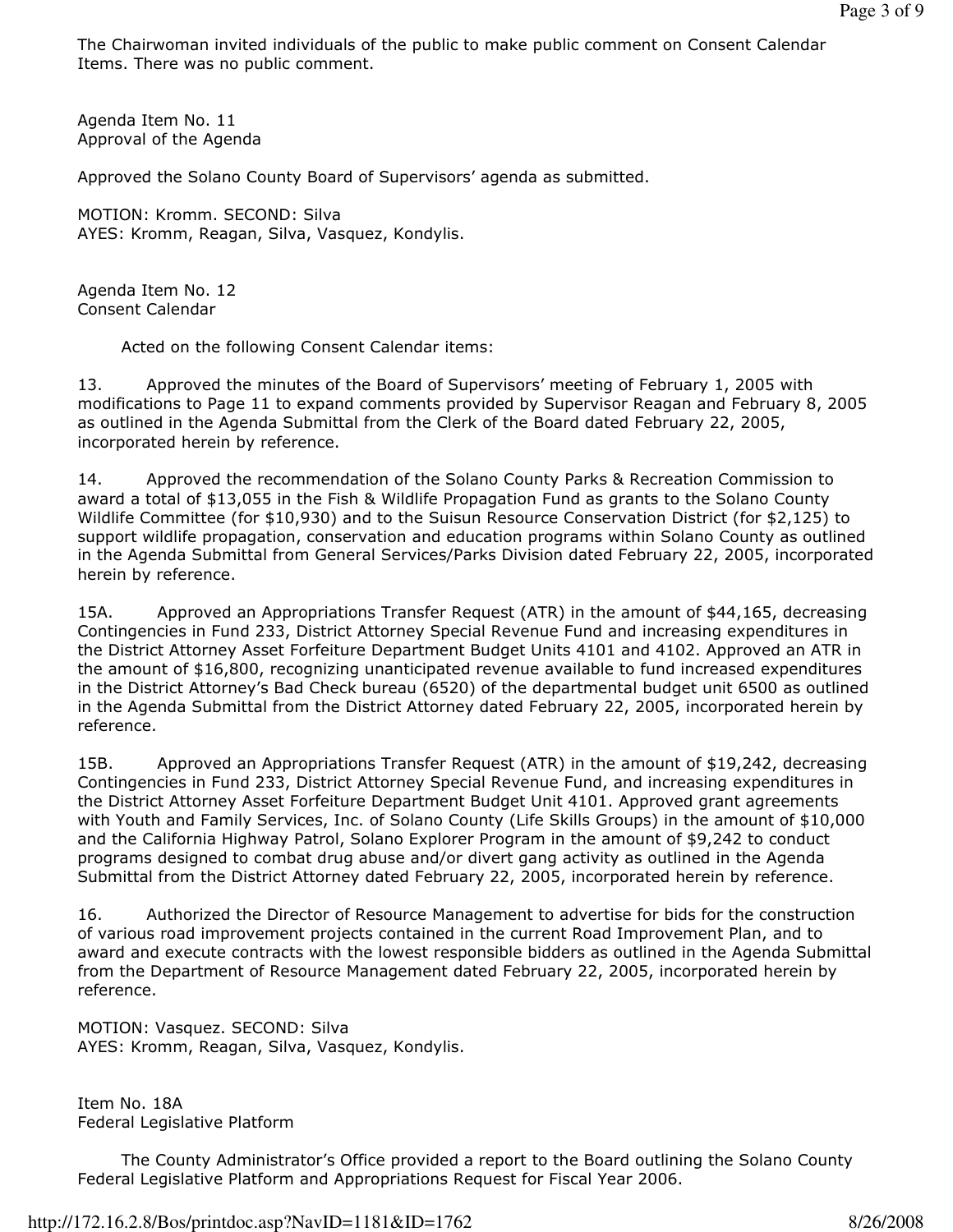Supervisor Reagan noted that he felt that additional work should be done prior to the County's attendance at the NACo Conference in Washington, D.C. and determine what the viability of the County's request is from the federal lobbyist.

 Supervisor Silva expressed his concern regarding funding for the Benicia Veterans Building and inquired on the status of the Touro University mobile medical van. Supervisor Silva also expressed concern that there has already been three major military installations closed in Solano County.

 Donald Tipton, unincorporated Vallejo, felt that the County should support the veterans by maintaining the Veteran's Memorial Buildings. Mr. Tipton noted that he felt it would be more prudent to purchase a trailer instead of a mobile medical van and that the trailer would provide more space.

 Chairwoman Kondylis noted that the Vallejo Veteran's Building was too large for the present needs and the veterans rejected joint use of the building with the community. Chairwoman Kondylis stated that it was her goal to provide a space for the veterans that adequately

addressed their needs. County Administrator Michael D. Johnson clarified that the County would be providing \$200,000 for the purchase of a new veterans facility in Vallejo and that proposal was supported by all the

veterans and would adequately serve their needs. Supervisor Vasquez noted that it was important for the County to speak with one voice and be prepared to clearly articulate the County's position when called upon to do so.

 At the conclusion of discussion, the Board adopted the Solano County Federal Legislative Platform and Appropriations Request for Fiscal Year 2006 as outlined in the Agenda Submittal from the County Administrator dated February 22, 2005, incorporated herein by reference.

## MOTION: Kromm. SECOND: Silva

AYES: Kromm, Silva, Vasquez, Kondylis. NOES: Reagan.

 The Board of Supervisors recessed this meeting at 10:30 a.m. and reconvened at 10:50 a.m. All members were present. Chairwoman Kondylis presided.

Agenda Item No. 18B County Government Center Conference Meeting Space Policy

 Discussed use of internal conference meeting space in the County Administration Center and adopted the County Administrator's recommendation to limit use of internal meeting facilities to agencies and groups having a direct business relationship to the County as outlined in the Agenda Submittal from the County Administrator dated February 22, 2005, incorporated herein by reference.

 County Administrator Michael D. Johnson noted that the first floor hearing room and conference rooms would provide space to accommodate the Democratic and Republican Central Committee meetings as well as meetings by the Suisun Resource Conservation District meetings.

 Supervisor Kromm noted that several service groups had approached him with a request to hold their meetings in the new public building and felt that since it was a public building that it should be opened to the public to hold their meetings.

 Chairwoman Kondylis noted that she would support one time meetings during business hours by the public but not meetings on an ongoing basis and also noted that the library did charge fees for their facilities to cover janitorial costs.

 Supervisor Silva noted that all communities have public meeting space and have policies for space that can be rented out to organizations. Supervisor Silva noted that if the County opened up the meeting rooms, the County would be required to open up the meeting rooms to all groups. Supervisor Silva indicated that it would be more appropriate to accommodate governmental agencies that are associated with County staff.

 Supervisor Vasquez noted that there are many committees appointed by the Board that may want to utilize the meeting rooms in the County Administration Center but noted that the County family is just moving into this space and that there should be some time given to see how often the immediate County family will be requiring the rooms for meetings.

 Chairwoman Kondylis requested that the County Counsel review the requirements for opening the building to the public and bring back to the Board to discuss policy and guidelines.

 It was noted that the corner area located on the 6th floor would be available to the public during regular business hours to view the landscape.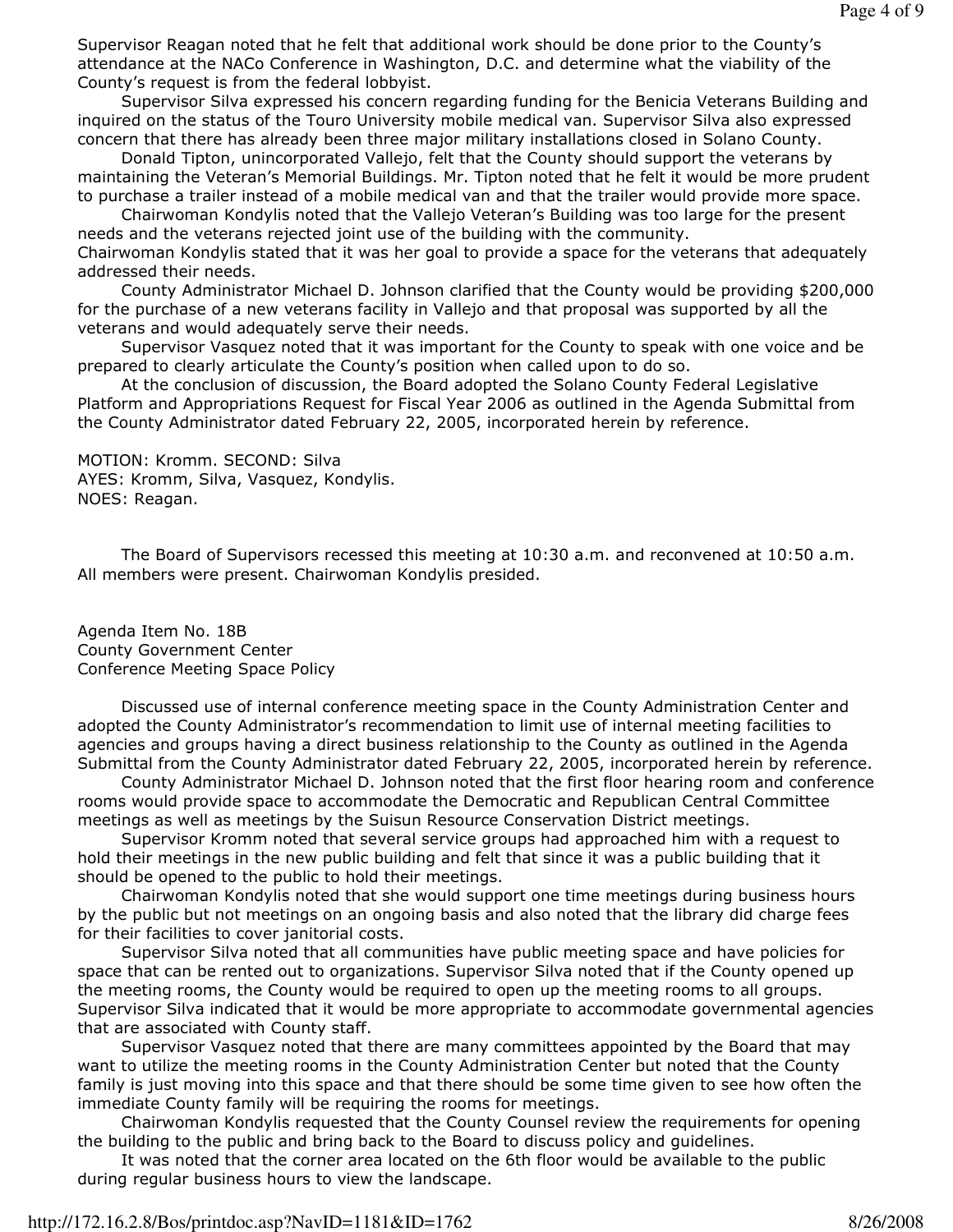Supervisor Kromm noted that the 6th floor employee break room has a nice view and that it should be available to any employee in the building.

 County Administrator Michael D. Johnson noted that there was a kitchen area for the Conference Center on the 6th floor for future events that will require an oven and a larger refrigerator and was not intended for use by employees. In addition there are break rooms on each floor with microwaves, sinks and refrigerators. It was noted that before the County allows general use of the 6th floor of the kitchen area, there will need to be guidelines to discourage employees from using the refrigerator, oven and stove. It was noted that employees would be encouraged to use break rooms on other floors.

 The Board directed that the use of break rooms be brought back with the overall discussion of the use of conference rooms.

Agenda Item No. 18C County Government Center Parking Garage Policy

 Received report concerning assignment of parking spaces at Solano County Government Center's Parking Garage as outlined in the Agenda Submittal from the County Administrator dated February 22, 2005, incorporated herein by reference.

 In response to a question posed by Supervisor Kromm regarding ADA parking spaces only on the first floor, Assistant County Administrator Darby Hayes noted that the law states that there is to be no discrimination between the public and an employee and that they are available on a first come first serve basis. Mr. Hayes noted for employees who have a chronic condition can be assigned a convenient space other than an ADA parking space near the elevator.

 Supervisor Kromm noted that he felt that everyone should intermix and that there not be reserved parking spaces for specific individuals on the first floor.

 Supervisor Vasquez indicated that he would support adding ADA parking spaces wherever possible on all floors of the parking structure. Supervisor Vasquez noted that the parking policy is no different than what the county has had in the past and given that department heads are going to and from the County Administration Center, that there was a need to provide some consideration for assigned parking.

 Supervisor Silva noted that the Board has a parking policy in place and that it was the County Administrator's duty to survey parking issues on a regular basis to assure that there is adequate handicapped parking. Supervisor Silva noted that the County should be careful not to over reserve the parking for ADA purposes as it could lead to having too many open spaces on a regular basis.

 In response to a question posed by Supervisor Kromm relating to designating his parking space to an "Employee of the Month" Program, it was noted that staff would review the technology to see if there would be security difficulties as the employee id cards are coded for different access to the County building.

 Chairwoman Kondylis noted that it would not be efficient to have those who attend meetings in the building on a regular basis to not have available parking. Chairwoman Kondylis noted that she felt ADA parking space was important and that there should be superior parking available for the Employee of the Month, those driving fuel efficient vehicle and motorcycles, and for carpool vehicles.

 George Guynn, Suisun City, indicated that he felt that the parking should be available to the public first and the public attending the meetings in the County Administration Center.

## Agenda Item No. 19 Greater Vallejo Recreation District

 Received presentation by the Greater Vallejo Recreation District (GVRD) General Manager, Mr. Shane McAfee with an update on the GVRD Master Plan as outlined in the Agenda Submittal from the Department of General Services dated February 22, 2005, incorporated herein by reference.

 Chairwoman Kondylis noted that in the future, she would like to have the Board of Directors of the GVRD elected by the public. Chairwoman Kondylis also noted that it would be helpful to have fenced in areas at parks for toddlers.

 Supervisor Kromm noted that the Trust for Public Lands was conducting a study to look at revenue type options that may be available and inquired if the TPL study wouId be looking at tools that may be applicable for GVRD. In response to a question posed by Supervisor Kromm, Mr. McAfee indicated that the GVRD would like to be involved in the planning of regional park space at Mare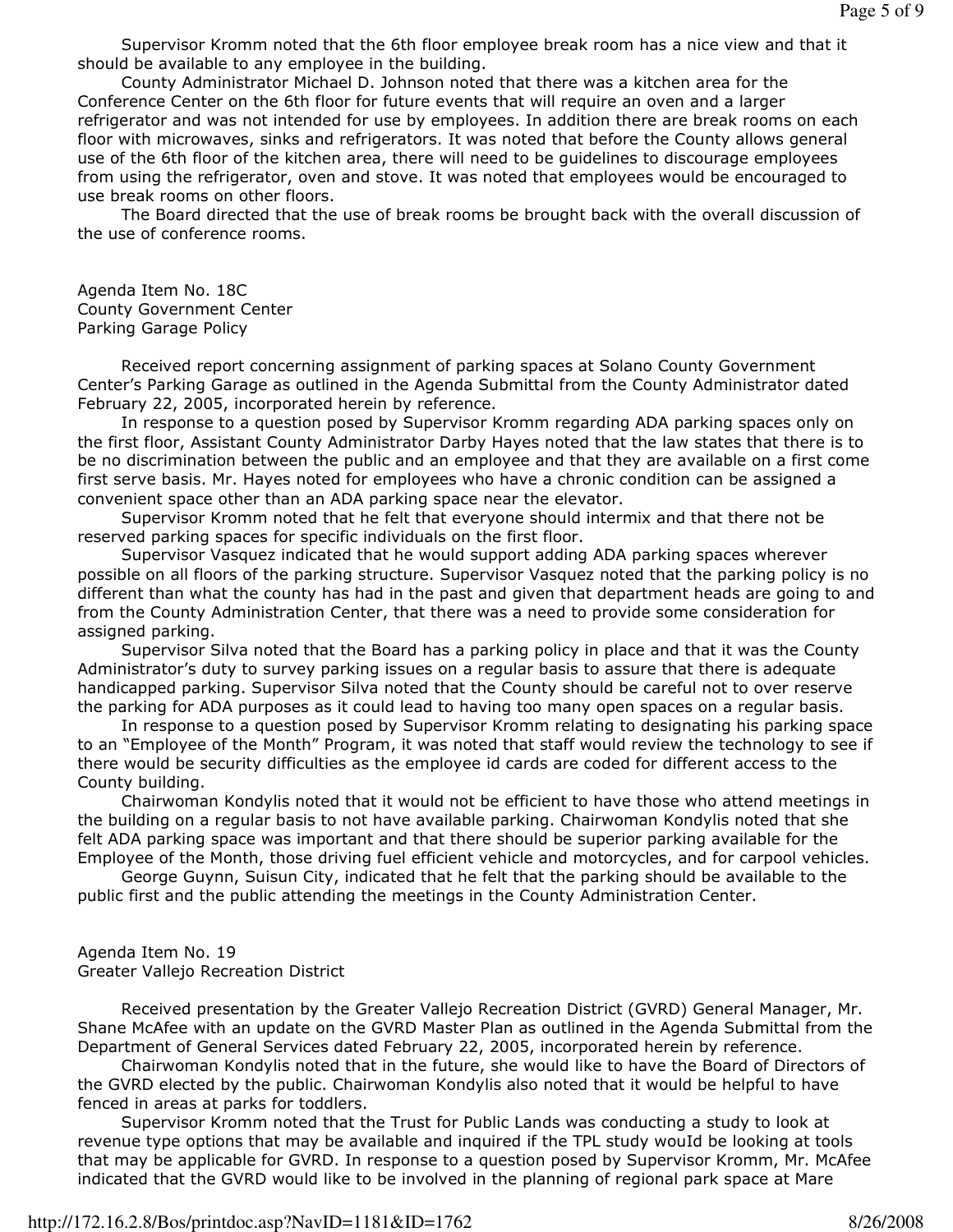Island and the City of Vallejo has made an effort to keep GVRD involved.

 In response to a question posed by Supervisor Reagan regarding the sale of surplus real property, it was noted that 80 percent of what the recreation district operates and takes care of is owned by the City of Vallejo and GVRD has a master lease agreement with the City for \$1 per year. It was noted that through the Master Plan, they would look at all options.

 Dwight Acey, Suisun City, requested that there be consideration to saving sacred sites throughout the County especially at Glen Cove.

 The Board of Supervisors recessed this meeting at 11:55 a.m. and reconvened at 2:00 p.m. All members were present. Chairwoman Kondylis presided

Agenda Item No. 20 Affiliated Computer Systems (ACS)

 The Board received a report from the Department of Information Technology dated February 22, 2005, incorporated herein by reference, requesting approval of Amendment No. 4 to the Agreement for Management of Information Services entered into beginning January 1, 1999 between Affiliated Computer Services, Inc. (ACS) and the County of Solano to off-ramp, consolidate and incorporate. The contract amendment would be effective through the current contract term ending December 31, 2006. Mr. Rosenthal noted that Amendment No. 4 would adjust the base level of services, update all the contract attachments that had fallen out of date regarding the definition of scope, definition of systems being supported and service level measures. Mr. Rosenthal noted that the overall reduction to the base contract was in excess of \$300,000. Mr. Rosenthal stated that since the beginning of the contract in 1999 to the present, the total increase to the County and out of pocket costs was approximately 3% whereas over the same time period the Consumer Price Index increased over 17%. Mr. Rosenthal stated that the County has a good partnering relationship with ACS and have been a valued partner in delivering technology to the County. Mr. Rosenthal noted that he would return to the Board in June, 2005 with an estimate of what it would cost to perform these services with County staff and compare with like sized counties and how they get their Information Technology delivered with County staff in terms of organization structure and costs. In June, the County could move to in source this work or to issue an RFP to search for a new vendor or to renew the contract with ACS. Mr. Rosenthal noted that if the County pursues issuing an RFP, he would recommend contracting with a consulting company specializing in out sourcing and have them assist the County in that process, help the County determine what is the current market, and how competitive if the current County's contract before the RFP is distributed.

 Supervisor Reagan expressed his concern that the cost of the in house estimate not be made public information as it would provide a base line for bids from the private sector and the bidding environment would be harmed.

 Mr. Rosenthal noted that they will be evaluating what the value is to bring the utility functions in house and what is lost by doing so. Mr. Rosenthal indicated that he felt that the County would lose a lot of flexibility by bringing the full operation in house. Mr. Rosenthal noted that with the changes in technology, the question needs to be asked if it is in the best interest of the County to in source when there are organizations that have many employees that can be brought in on an issue because you are their business partner.

George Guynn, Suisun City, indicated that he felt that it was good to have competitive bidding.

 Birgitta Corsello, Director of the Department of Resource Management and member of the Management Information Oversight Committee, expressed her support for the direction being taken by the Director of Information Technology. Ms. Corsello noted that the competitive bidding process was appropriate but that it was important not to make public the cost for the County to provide the services in house.

 At the conclusion of discussion, the Board approved and authorized the Chairwoman to sign Amendment No. 4 which would formally incorporate a \$101,284 negotiated reduction of base contract services for Personal Computer (PC) training from the base contract for Fiscal Year (FY) 2004/05; reflects reductions in facility and administration costs of approximately \$28,000 annually resulting from consolidation of DoIT and ACS staff relocating to the County Administration Center, incorporates separately priced Supplemental Service Agreements (SSAs) into the base contract effective July 1, 2005 for a cost reduction of \$193,333 to the County in FY 2005/06 and proportional savings for the remainder of the contract; and updates contract exhibits to reflect the current scope of services and service level measures and also includes technical corrections to contract language.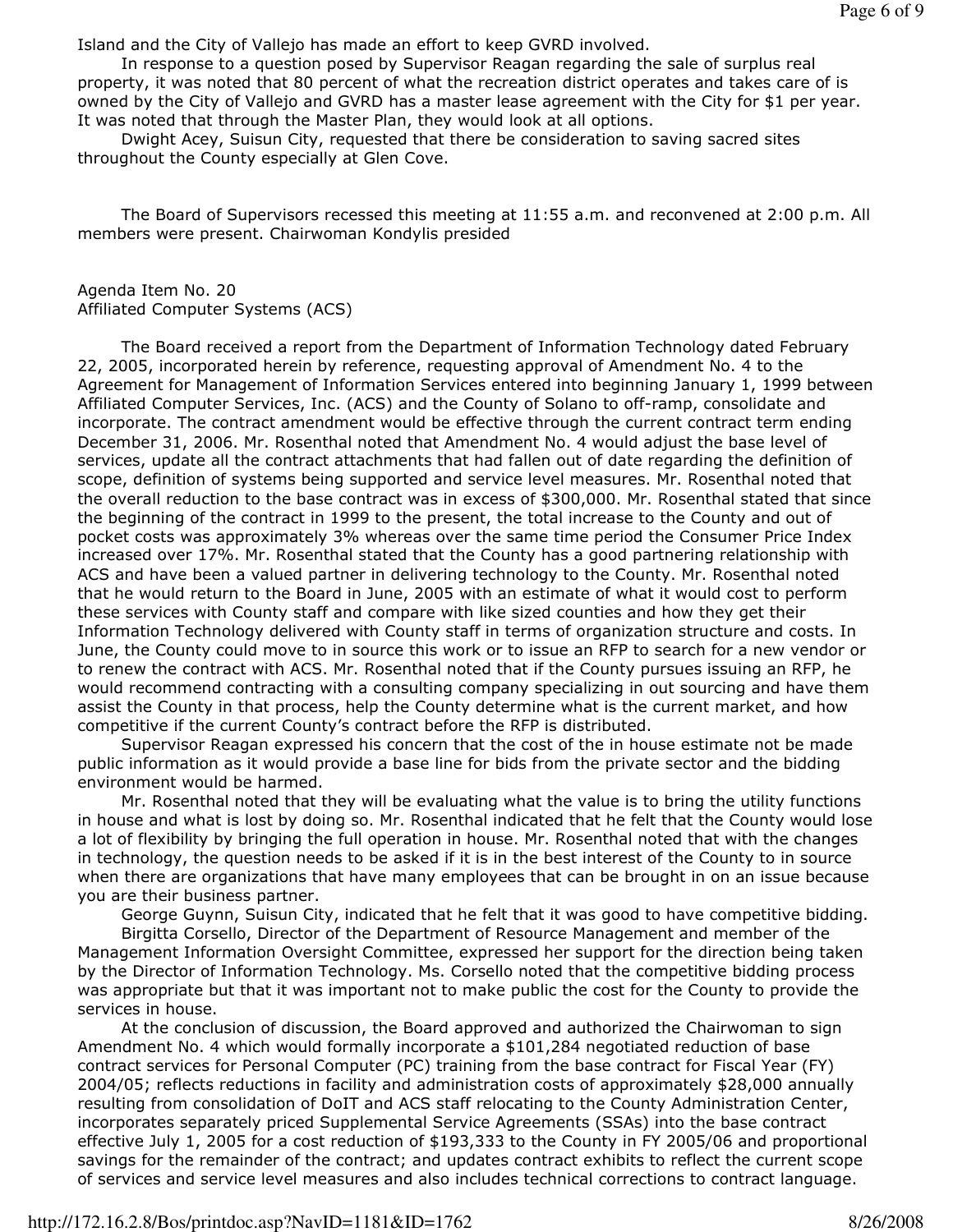MOTION: Kromm. SECOND: Vasquez. AYES: Kromm, Reagan, Silva, Vasquez, Kondylis.

Agenda Item No. 21 Memorandum of Understanding – SEIU Local #535

 The Board of Supervisors received an overview of the negotiations between the County of Solano and SEIU, Local #535, representing approximately 500 County employees whose classifications range from eligibility staff to professional and paraprofessional social service and mental health staff as outlined in the Agenda Submittal dated February 22, 2005, incorporated herein by reference.

 Anes Lewis Partridge, representing SEIU #535, noted that their membership ratified the new agreement and urged the support of the Board of Supervisors.

 Supervisor Kromm and Supervisor Reagan indicated that they were not in support of the increase in Employer Paid Member Contributions (EPMC) for the Public Employees Retirement System (PERS).

 Supervisor Silva expressed his support for the proposal as he felt that it was a salary earned by the employees and that either the salaries or the benefits would need to be increased.

 Chairwoman Kondylis noted that she supported an increase to the retirement costs instead of the health care costs which were increasing at a much greater rate.

 At the conclusion of the above discussion, the Board approved and authorized the Chairwoman to sign the following:

A. Resolution No. 2005-045 approving the Memorandum of Understanding with SEIU, Local #535, representing Unit #5 for 2004-2007 and amend the Alphabetical Listing of Classes and Salaries to reflect any salary adjustments.

B. Resolution No. 2005-046 for paying and reporting the value of employer paid member contributions. This benefit shall consist of paying 4.5% of the normal contributions as EPMC and reporting the same percent (value) of compensation earnable (excluding Government Code Section 20636(c) (4) as annual compensation for miscellaneous employees in Unit #5. Effective date of this resolution shall be February 27, 2005.

C. Resolution No. 2005-047 for paying and reporting the value of employer paid member contributions. This benefit shall consist of paying 5.25% of the normal contributions as EPMC and reporting the same percent (value) of compensation earnable (excluding Government Code Section  $20636(c)$  (4) as annual compensation for miscellaneous employees in Unit #5. Effective date of this resolution shall be January 1, 2006.

D. Resolution No. 2005-048 for paying and reporting the value of employer paid member contributions. This benefit shall consist of paying 6.0% of the normal contributions as EPMC and reporting the same percent (value) of compensation earnable (excluding Government Code Section 20636(c) (4) as annual compensation for miscellaneous employees in Unit #5. Effective date of this resolution shall be January 1, 2007.

MOTION: Vasquez. SECOND: Silva. AYES: Silva, Vasquez, Kondylis. NOES: Kromm, Reagan.

Agenda Item No. 22A Solano County Road Tour 2005

 The Board of Supervisors received an overview of a proposed Solano County Road Tour for 2005 as outlined in the Agenda Submittal dated February 22, 2005, incorporated herein by reference.

 At the conclusion of discussion, the Board set the Solano County Road Tour for May 17, 2005 from 9:00 A.M. to 3:00 P.M. and determined that they would tour the eastern part of the County (east of Highway 113) during the morning, break for lunch, and tour the Montezuma Hills during the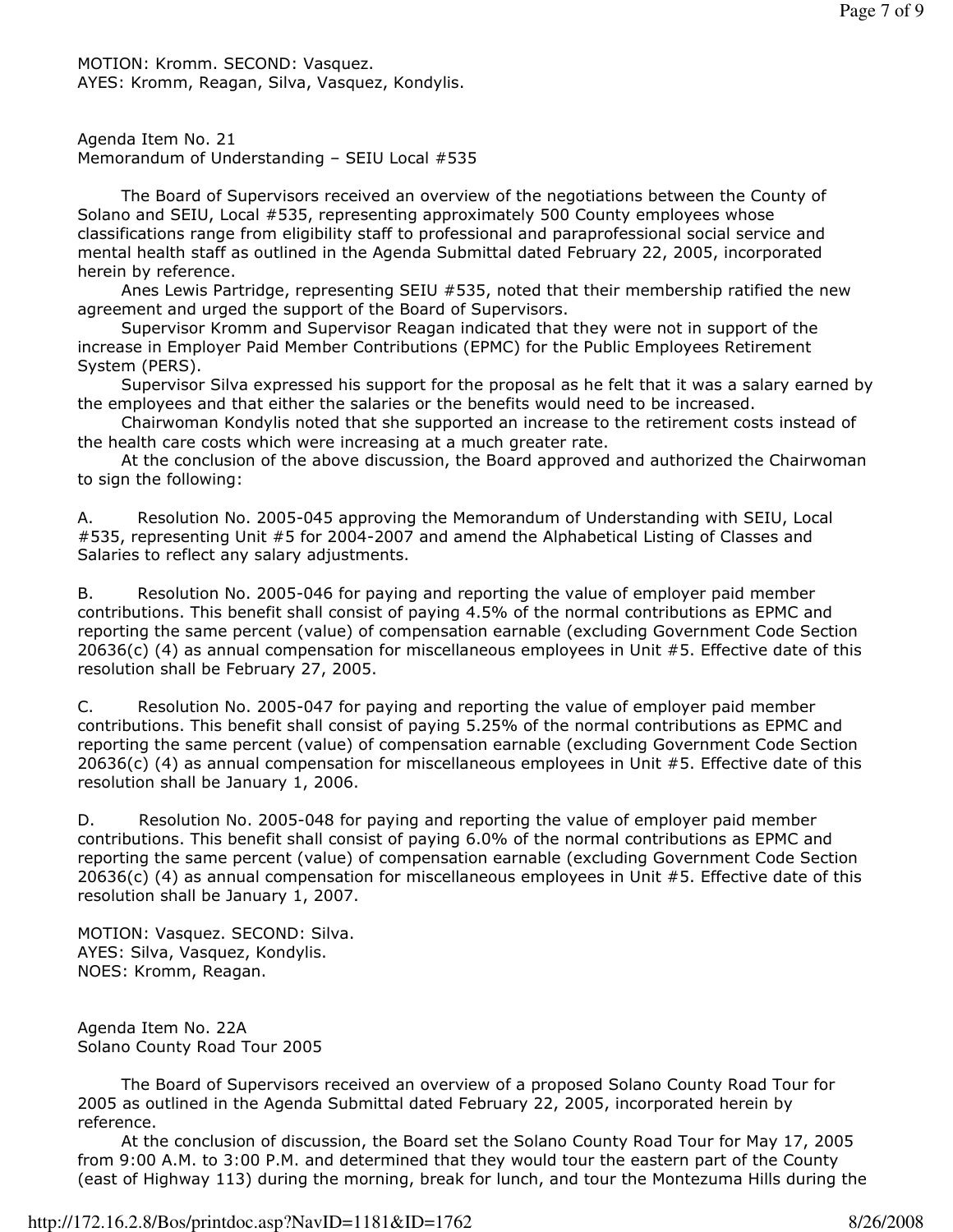The Board of Supervisors received a presentation by the Department of Resource Management regarding the 2004 biosolids application period and requesting general direction to the Department regarding the biosolids research project tentatively scheduled for the 2005 land application period as outlined in the Agenda Submittal dated February 22, 2005, incorporated herein by reference.

 Dwight Acey, Citizens Against the Dump Expansion, expressed his concern with the number of toxic substances and various types of chemical compounds found in biosolids. Mr. Acey asked the Board to not allow the dumping of biosolids in Solano County.

 George Guynn, Suisun City, indicated that the County has made great efforts to attract business and did not feel that the spreading of biosolids would be of assistance.

 Bonnie Jones, representing the City and County of San Francisco, noted that they have been working with Solano County to ensure that they are not a nuisance and there have been no complaints in terms of the time and the trucking. Ms. Jones noted that changes in their program this past year included receiving materials from the Oceanside Plant which was awarded the CWA Plant of the Year and the Nationwide Plant of the Year. Ms. Jones noted that they had excellent quality biosolids that was brought into Solano County, extensive sampling was done inside the plant, and they have worked with the stakeholders.

 Kristin Bruce, Suisun Resource Conservation District Biologist, expressed the importance of the Suisun Marsh to the people of Solano County and the State. Ms. Bruce expressed her concern regarding the placement of biosolids in the Secondary Management Area of the Marsh and felt there was a direct threat of pollution getting into the Marsh.

 Supervisor Silva noted that the mission of the Suisun Resource Conservation District was to protect and enhance the growth of vegetation in the Marsh and that the spread of biosolids may be of assistance.

 James Whitney, Synagro, indicated that they planned their operations this past year to stay as far away as possible from residents and neighbors which included staying at least one mile away from the property line of the most sensitive neighbors. Mr. Whitney noted that they were careful to mitigate odors and tested soils from each field in an effort to proceed with spreading biosolids in a neighborly manner.

 Chairwoman Kondylis requested staff to provide a report back to the Board regarding the progress of the Environmental Protection Agency on their research efforts on the affects of disposing chemicals in the environment. Chairwoman Kondylis noted that she would favor the more stringent protocol for the application of biosolids and did not feel that biosolids should be applied to the Secondary Management Area of the Marsh.

 Supervisor Kromm noted that we all create biosolids and until we stop making it, we need to dispose of it either in a landfill or by spreading on farm land that is agriculturally beneficial. Supervisor Kromm noted that he was in favor of taking the Secondary Marsh Area out of applicable areas.

 Supervisor Reagan requested that when soil samples are taken, that they also test for the build up of salts and metals.

 Chairwoman Kondylis noted that there needed to be a permanent solution in the manufacturing of the biosolids before there could be a stop to the disposal of the biosolids.

 Supervisor Vasquez noted that the Board of Supervisors and the staff have worked hard to come up with a set of standards that are the best in the nationand to be very cautious with how biosolids are being applied. Supervisor Vasquez felt that the County has done a good job at protecting its citizens. Supervisor Vasquez noted that Solano County was well below the European standards which was the target standard.

 Supervisor Silva noted that there were two active permits that won't expire until 2007. Supervisor Silva noted that those ranches that have the permits are a considerable distance from the Primary Marsh and slope in the opposite direction. Supervisor Silva indicated that he felt it was premature to take action on this matter at this time.

 At the conclusion of discussion by the Board of Supervisors, the Board took the following action:

A. Directed staff to provide the Board with a draft amended ordinance to prohibit land application of biosolids within the Suisun Marsh Secondary Zone pending review by the County